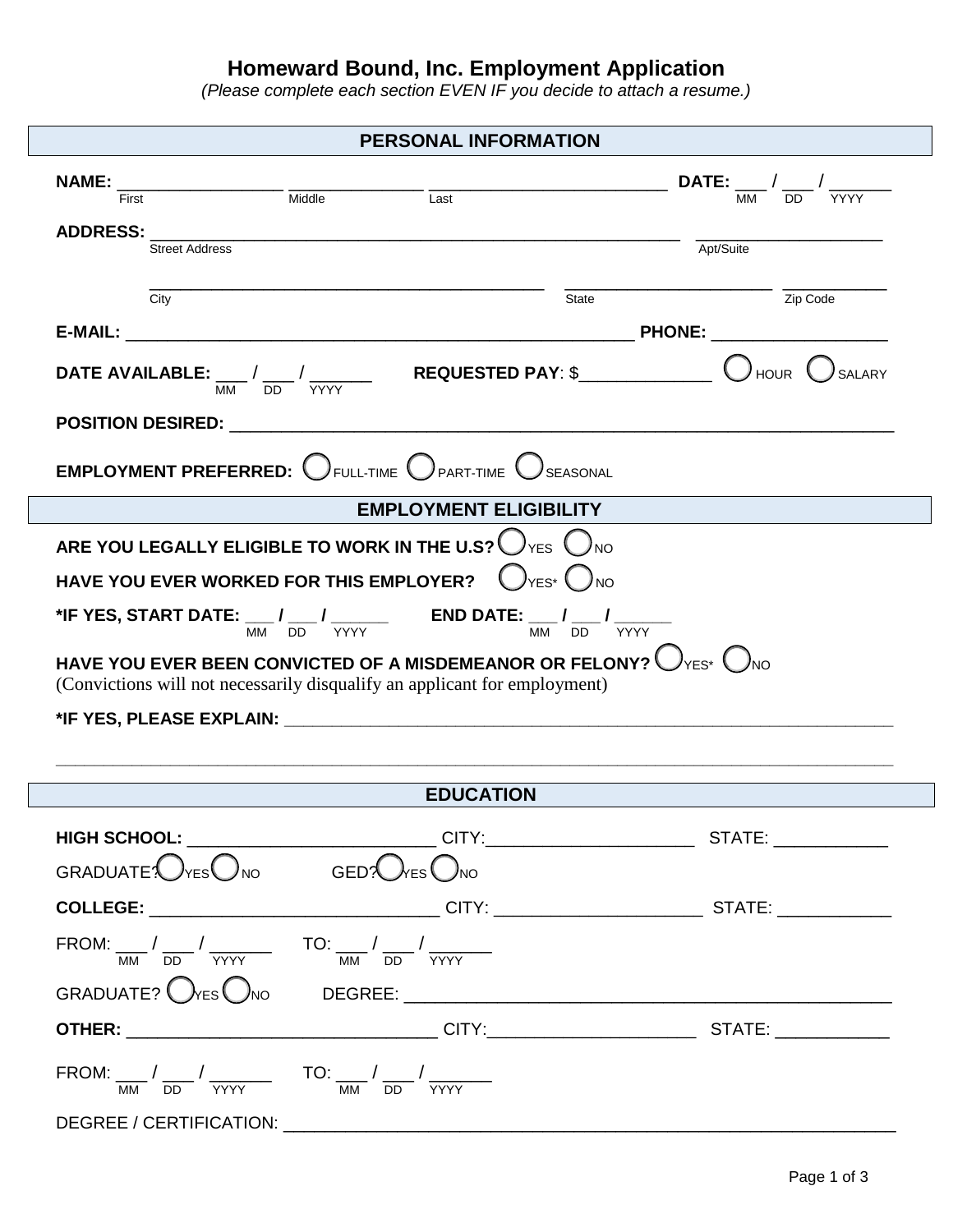### PREVIOUS EMPLOYMENT

| EMPLOYER 1: Company / Individual Company / Individual                                                                                                                                                                                                                                                                                                                                                                                                                                                |  |  |                               |  |
|------------------------------------------------------------------------------------------------------------------------------------------------------------------------------------------------------------------------------------------------------------------------------------------------------------------------------------------------------------------------------------------------------------------------------------------------------------------------------------------------------|--|--|-------------------------------|--|
|                                                                                                                                                                                                                                                                                                                                                                                                                                                                                                      |  |  |                               |  |
|                                                                                                                                                                                                                                                                                                                                                                                                                                                                                                      |  |  |                               |  |
| $\begin{tabular}{c} ADDRESS: \begin{tabular}{ c c c } \hline \multicolumn{3}{ c }{\text{City}} & \multicolumn{3}{ c }{\text{State}} \\ \hline \multicolumn{3}{ c }{\text{State}} & \multicolumn{3}{ c }{\text{State}} \\ \hline \multicolumn{3}{ c }{\text{State}} & \multicolumn{3}{ c }{\text{State}} \\ \hline \multicolumn{3}{ c }{\text{State}} & \multicolumn{3}{ c }{\text{State}} \\ \hline \multicolumn{3}{ c }{\text{State}} & \multicolumn{3}{ c }{\text{State}} \\ \hline \multicolumn{$ |  |  | Zip Code                      |  |
| STARTING PAY: $\$\_\_\_\_\_\_\_\_\_$ Dhour $\bigcirc$ salary $\_\_\_\_\_\_\_$ ENDING PAY: $\$\_\_\_\_\_\_\_\_$ Dhour $\bigcirc$ salary                                                                                                                                                                                                                                                                                                                                                               |  |  |                               |  |
|                                                                                                                                                                                                                                                                                                                                                                                                                                                                                                      |  |  |                               |  |
| FROM: $\frac{1}{MN}$ $\frac{1}{DD}$ $\frac{1}{YYYY}$ TO: $\frac{1}{MN}$ $\frac{1}{DD}$ $\frac{1}{YYYY}$                                                                                                                                                                                                                                                                                                                                                                                              |  |  |                               |  |
|                                                                                                                                                                                                                                                                                                                                                                                                                                                                                                      |  |  |                               |  |
|                                                                                                                                                                                                                                                                                                                                                                                                                                                                                                      |  |  |                               |  |
| EMPLOYER 2: Company / Individual Company / Individual                                                                                                                                                                                                                                                                                                                                                                                                                                                |  |  |                               |  |
|                                                                                                                                                                                                                                                                                                                                                                                                                                                                                                      |  |  |                               |  |
|                                                                                                                                                                                                                                                                                                                                                                                                                                                                                                      |  |  |                               |  |
|                                                                                                                                                                                                                                                                                                                                                                                                                                                                                                      |  |  | $\overline{Zip \text{ Code}}$ |  |
| STARTING PAY: $\frac{\mathsf{S}}{\mathsf{S}}$ $\frac{\mathsf{S}}{\mathsf{S}}$ $\frac{\mathsf{S}}{\mathsf{S}}$ $\frac{\mathsf{S}}{\mathsf{S}}$ $\frac{\mathsf{S}}{\mathsf{S}}$ $\frac{\mathsf{S}}{\mathsf{S}}$ $\frac{\mathsf{S}}{\mathsf{S}}$ $\frac{\mathsf{S}}{\mathsf{S}}$ $\frac{\mathsf{S}}{\mathsf{S}}$ $\frac{\mathsf{S}}{\mathsf{S}}$ $\frac{\mathsf{S}}{\mathsf{S}}$ $\frac{\mathsf{S}}{\mathsf{S}}$ $\frac$                                                                                |  |  |                               |  |
|                                                                                                                                                                                                                                                                                                                                                                                                                                                                                                      |  |  |                               |  |
| FROM: $\frac{1}{MN}$ $\frac{1}{DD}$ $\frac{1}{YYYY}$ TO: $\frac{1}{MN}$ $\frac{1}{DD}$ $\frac{1}{YYYY}$                                                                                                                                                                                                                                                                                                                                                                                              |  |  |                               |  |
| REASON FOR LEAVING: University of the contract of the contract of the contract of the contract of the contract of the contract of the contract of the contract of the contract of the contract of the contract of the contract                                                                                                                                                                                                                                                                       |  |  |                               |  |
|                                                                                                                                                                                                                                                                                                                                                                                                                                                                                                      |  |  |                               |  |
| EMPLOYER 3: Company / Individual Company / Individual                                                                                                                                                                                                                                                                                                                                                                                                                                                |  |  |                               |  |
|                                                                                                                                                                                                                                                                                                                                                                                                                                                                                                      |  |  |                               |  |
| $\begin{tabular}{c} ADDRESS: \begin{tabular}{ c c c } \hline \multicolumn{3}{ c }{\text{City}} & \multicolumn{3}{ c }{\text{State}} \\ \hline \multicolumn{3}{ c }{\text{State}} & \multicolumn{3}{ c }{\text{State}} \\ \hline \multicolumn{3}{ c }{\text{State}} & \multicolumn{3}{ c }{\text{State}} \\ \hline \multicolumn{3}{ c }{\text{State}} & \multicolumn{3}{ c }{\text{State}} \\ \hline \multicolumn{3}{ c }{\text{State}} & \multicolumn{3}{ c }{\text{State}} \\ \hline \multicolumn{$ |  |  | $\overline{Zip\text{ Code}}$  |  |
|                                                                                                                                                                                                                                                                                                                                                                                                                                                                                                      |  |  |                               |  |
|                                                                                                                                                                                                                                                                                                                                                                                                                                                                                                      |  |  |                               |  |
|                                                                                                                                                                                                                                                                                                                                                                                                                                                                                                      |  |  |                               |  |
| FROM: $\frac{1}{MN}$ $\frac{1}{DD}$ $\frac{1}{YYYY}$ TO: $\frac{1}{MN}$ $\frac{1}{DD}$ $\frac{1}{YYYY}$                                                                                                                                                                                                                                                                                                                                                                                              |  |  |                               |  |
| <b>REASON FOR LEAVING:</b>                                                                                                                                                                                                                                                                                                                                                                                                                                                                           |  |  |                               |  |